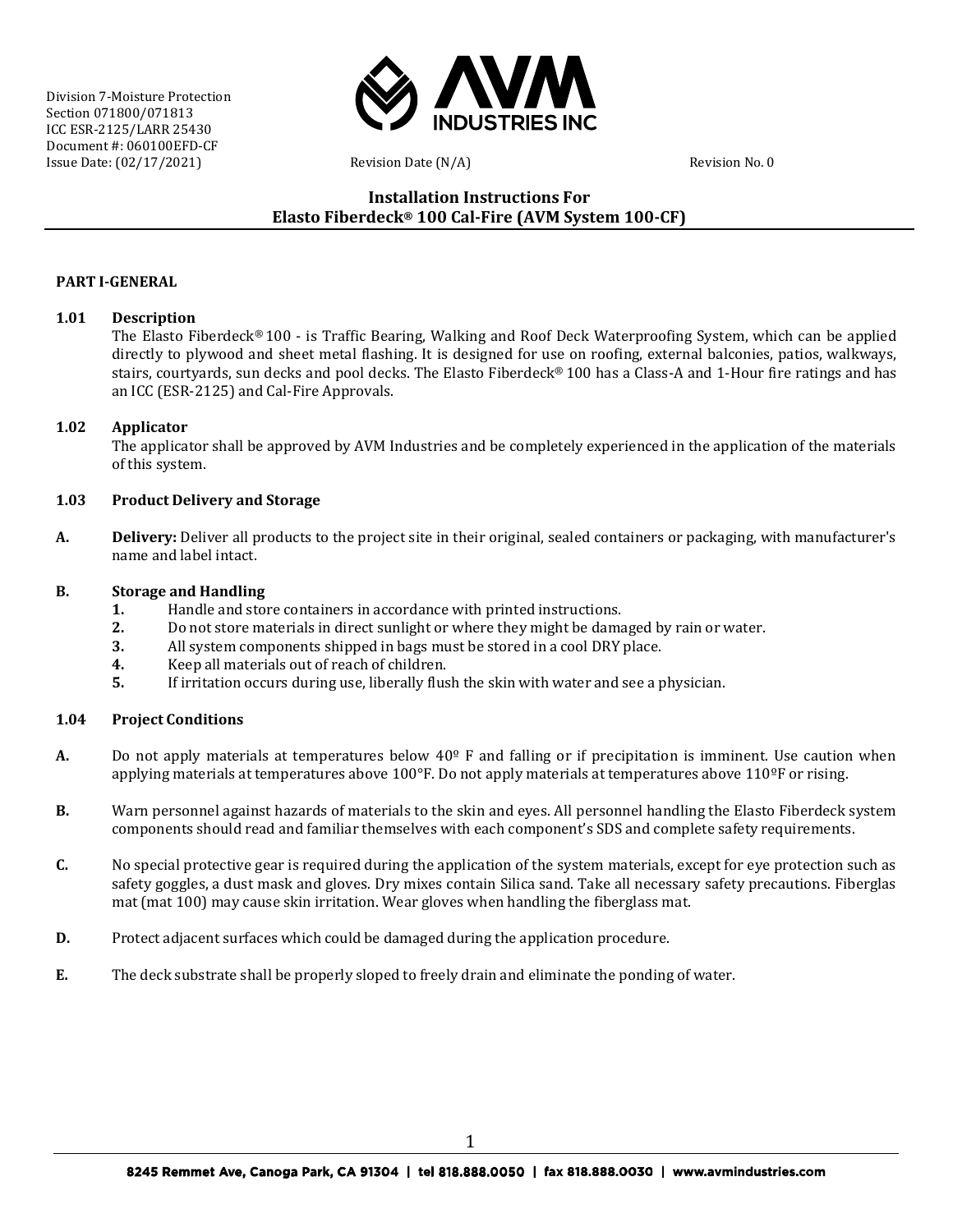

# **Installation Instructions For Elasto Fiberdeck® 100 Cal-Fire (AVM System 100-CF)**

## **PART II - PRODUCTS**

#### **2.01 ELASTO FIBERDECK® 100 System Materials**

**AVM Crete 6400** A proprietary concrete mix made of a single component blend for sloping and leveling. AVM Aggregate 400-SC: 50-pound bag of AVM Aggregate 400-SC, a single component of AVM's proprietary concrete mix.<br>AVM Metal Lath 2.5#: Electro Galvanized metal lath 2.5LBS per sq/yard (28"x96" each, in bundles of 10). (Sol AVM Metal Lath 2.5#: Electro Galvanized metal lath 2.5LBS per sq/yard (28"x96" each, in bundles of 10). (Sold by others)<br>Staples: (Sold by others)<br> $16$ -gauge non-rusting staples with 1-inch crown and 5/8" inch long legs. ( 16-gauge non-rusting staples with 1-inch crown and  $5/8$ " inch long legs. (Sold by others) **Primer:** AVM Primer 100 (Acrylic), suitable for wood and sheet metal substrates. **Membrane:** AVM Membrane 100 consists of: **1.** AVM Mat 100, a fiberglass mat with a minimum weight of 3/4 ounce per square foot. **2.** AVM Base Resin 100, acrylic base coat resin. (Laminating resin) **Texture Coat:** AVM Texture 100, a pre-mixed, ready to use Texture. **Top Coat:** AVM Top Coat Sealer 4150, pigmented or clear. **Sealant:** AVM Aussie Seal M for sealing of perimeter joints and other waterproofing system discontinuities. **Patching Compound:** AVM Acripatch 5020, for filling in joints, voids, cracks, not exceeding ¼" maximum thickness.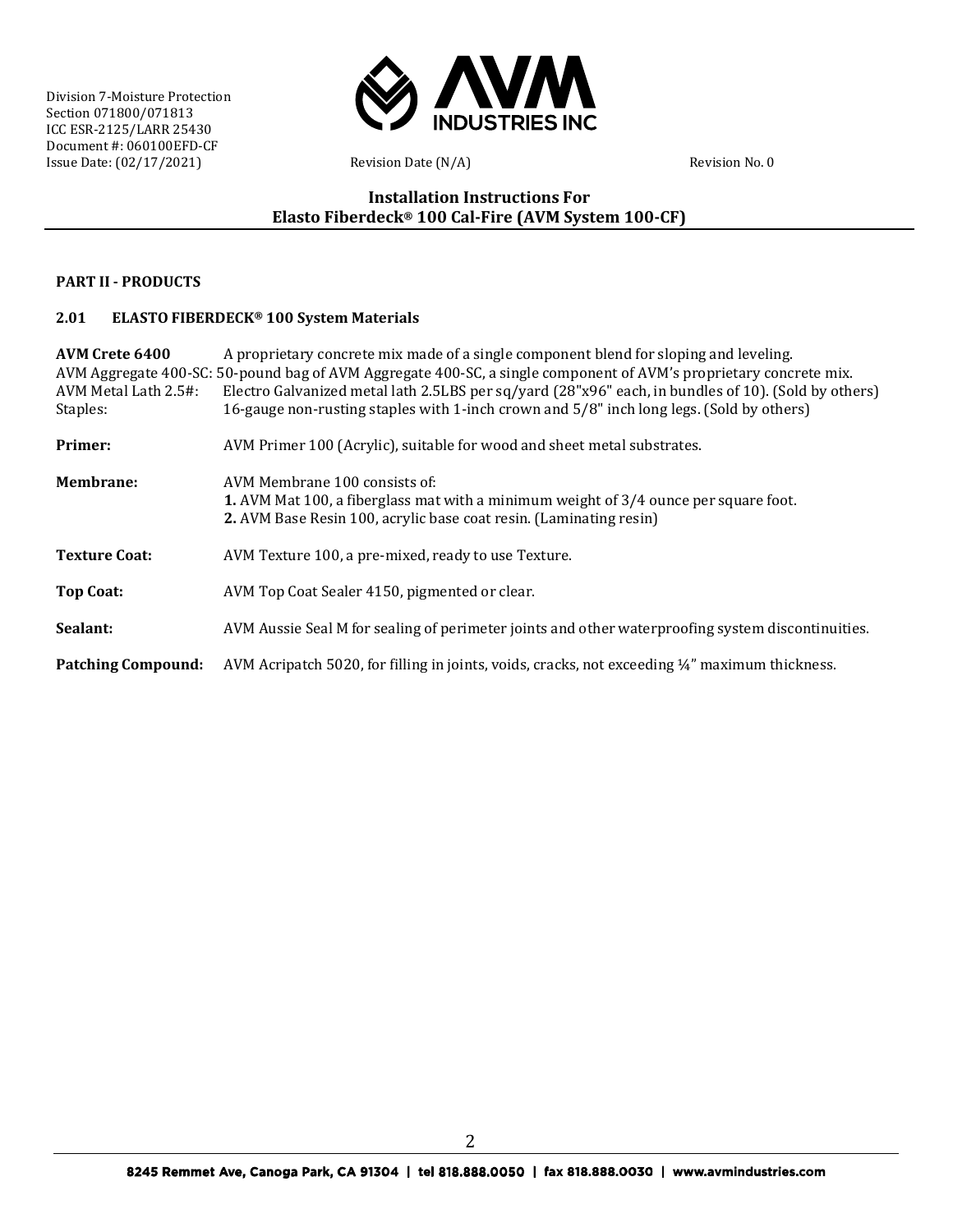

# **Installation Instructions For Elasto Fiberdeck® 100 Cal-Fire (AVM System 100-CF)**

## **PART III – EXECUTION**

## **3.01 Inspection of Plywood Substrates**

- **A.** Plywood must be at least 5/8" inch thick, Exterior Grade, Structural plywood (no OSB) with maximum span of 16" between supports. All plywood edges must be properly supported and fastened to the support structure below. Joints must be properly blocked. All nails or screws shall be flush to the plywood surface or slightly sunk in. Plywood must have 1/8" inch spacing between sheets, installed perpendicular to the supports below and installed per code.
- **B.** Plywood substrate shall be clean, free of dirt, dust, oil, grease and other materials that can prevent or reduce the bonding of the system to the plywood.
- **C.** Plywood shall be securely attached with glue to wood beams and joists. In lieu of glued connections, screw or nail plywood with non-rising, ring shank nails spaced at 6 inches on centers maximum. If other, contact AVM.

## **3.01 Inspection of Plywood Substrates (Cont.)**

- **D.** Damaged plywood substrate areas with noted defects or deflections shall be repaired or replaced prior to commencement of deck system application.
- **E.** Verify that substrate provides adequate slope for proper drainage. (Minimum slope required is ¼" per foot)
- **F.** Verify that all sheet metal flashing and related accessories are properly secured and joints solidly imbedded in sealant. Install Galvanized or preferably Bonderized edging metal where shown or required for a complete installation.
- **G.** It is recommended to install the Wall-To-Deck sheet metals (L-Metals, Zee Bars, etc.) over the AVM Crete, if possible. However, If the metals are already in place, this is acceptable as well. Simply install the AVM Crete over them.

## **3.02 Preparation of Plywood Substrates**

- A. Clean (scrape if necessary) all sheet metal areas to receive the deck coating. Sheet metals need to be wiped clean using a rag and water mixed with a strong detergent. (Make sure all oil residues are removed) Stainless Steel and Copper flashings should also be lightly sanded to improve adhesion!
- **B.** Apply sealant to all exposed sheet metal joints, and other hard to reach areas, especially areas prone to leaking. Special attention should be given to the following areas: Corners, around drains and scuppers, voids, holes, and around posts.
- **C.** Optional: Seal plywood joints and cracks flush with the AVM Acripatch 5020 patching compound.
- **D.** Thoroughly clean the areas to receive the Elasto Fiberdeck<sup>®</sup> 100 system with a blower to remove all dust and debris.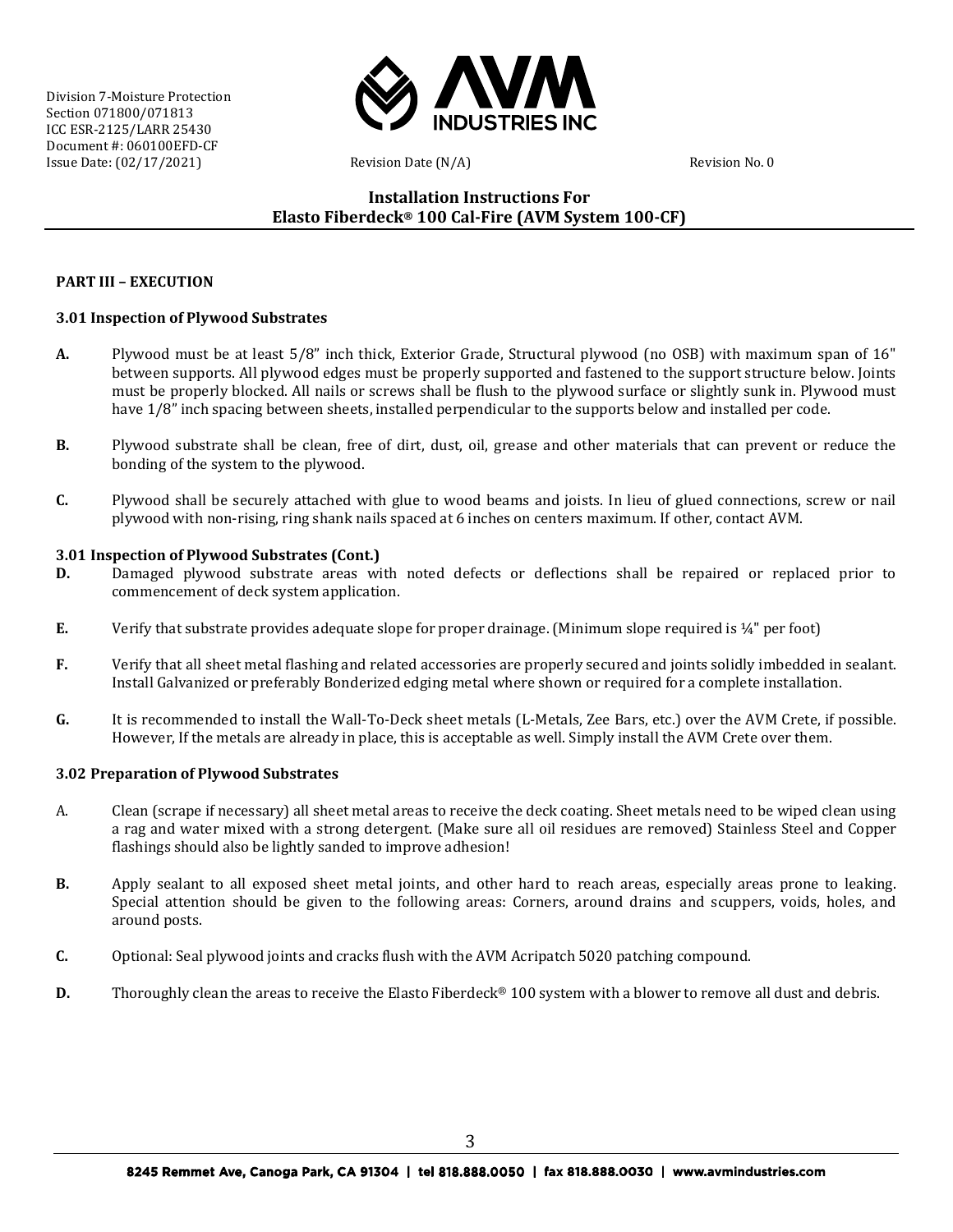

# **Installation Instructions For Elasto Fiberdeck® 100 Cal-Fire (AVM System 100-CF)**

## **3.03 System Application**

Important Note: The following material coverages may vary based on job conditions, Substrate conditions and other factors. *Please read the coverage chart carefully prior to the application of the Elasto Fiberdeck® 100 System.*

## **Installing the AVM Crete 6400**

## **Installing the AVM Crete over Plywood Surfaces - Steps A, B & C are required!**

- **A. Primer:** Apply AVM Primer 100 to all plywood or sheet metal surfaces scheduled to receive the AVM Crete 6400. Apply at the rate of approximately one (1) gallon per 200-300 square feet. Allow primer to cure until dry to the touch. (approximately 15-45 minutes depending on temperature and wind conditions) If over 24 hours have passed since the initial primer application, re priming may be required.
- **B. Metal Lath:** Lay out the AVM Metal Lath 2.5# on the entire plywood area to receive the AVM Crete. Terminate the AVM metal lath 2.5# ¼ inch away from any walls or posts and far enough from the deck's edges to properly detail the edges. (See AVM's edge details for more information) Fasten the AVM Metal Lath 2.5# sheets by stapling them to the deck using 16 gauge Galvanized staples (or other non-rusting type) with 1 inch crown and 7/8" inch long legs at the rate of 16 staples per square foot.

**Seams:** Side by Side method: Lay the sheets of the Metal Lath 2.5# as close as possible to each other without overlapping them. (Maximum distance between sheets should not exceed ¼ inch). Staple the sheets together at the rate of one staple every 3 inches (three inch on center), and by shooting one leg of the staple into one sheet and the other staple leg into the other sheet, tying them together.

Overlapping Method: Overlap the sheets of the Metal Lath 2.5# ¼"- ½". Staple the sheets together at the rate of one staple every 3 inches (three inch on center), and by shooting one leg of the staple into one sheet and the other staple leg into the other sheet, tying them together.

**Drains:** The layout of the Metal Lath 2.5# depends on the type of drain. Make sure that the water will flow over the concrete and into the drain. Do not allow the water to go anywhere but into the drain.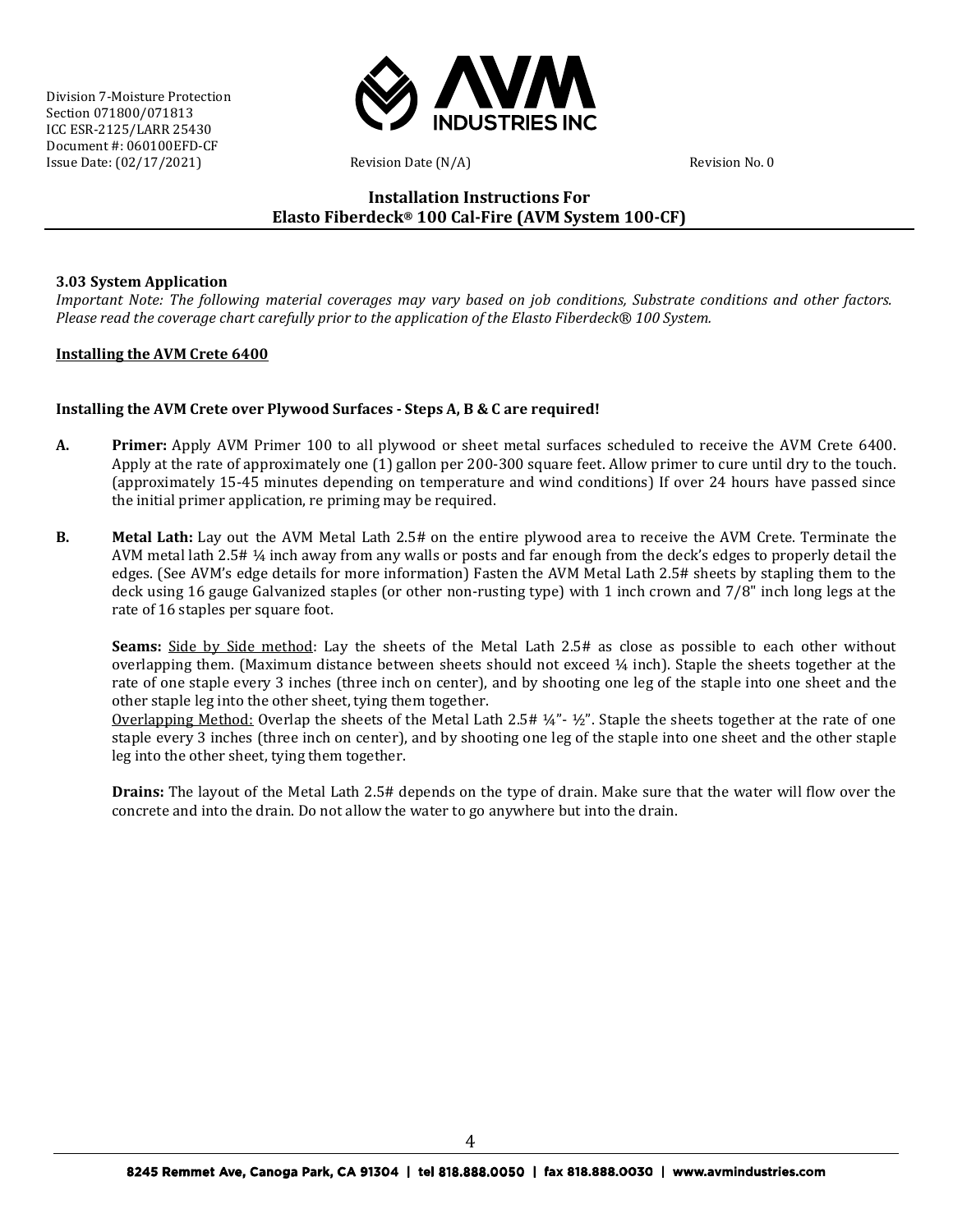

# **Installation Instructions For Elasto Fiberdeck® 100 Cal-Fire (AVM System 100-CF)**

## **Installing the AVM Crete 6400 over Plywood Substrates - Steps A, B & C are required! (Cont.)**

C. **AVM Crete 6400:** Use caution when applying the AVM-Crete at temperatures above 100ºF. Mix one bag of the AVM Aggregate 400-SC with approximately one gallon of water using an electric drill and paddle. **Mix Well!** Add water as needed to achieve the desired consistency. Apply the AVM Crete by using a trowel or float. The AVM Crete may be worked down to a minimum total dry thickness of  $\frac{1}{4}$  inch. If more than 1.5" in thickness of the AVM Crete 6400 is required, its best to add ½ gallon (approximately 7 pounds) of dry 1/4" Pea Gravel to each mix of one bag of AVM Aggregate 400-SC.

**Over Plywood:** Spread a thin layer of Crete 6400 over the lath and work it in. Make sure all the holes in the metal lath are filled up and completely covered. Continue adding/floating more Crete 6400 as needed to achieve desired elevations, proper slope, and minimum thickness. Regardless of floating method being used, make sure all the holes in the metal lath are completely filled with the Crete 6400 material.

**Curing Time:** For AVM Crete 6400 ½ inch thick or less allow 24-48 hours curing time. For AVM Crete over ½ inch thick allow a minimum of 72 hours curing time. (The curing times are based on nice sunny days reaching 75ºF and no more than 50% relative humidity. Actual curing times may vary based on weather conditions) Do not proceed to the next step if the AVM Crete is not sufficiently cured.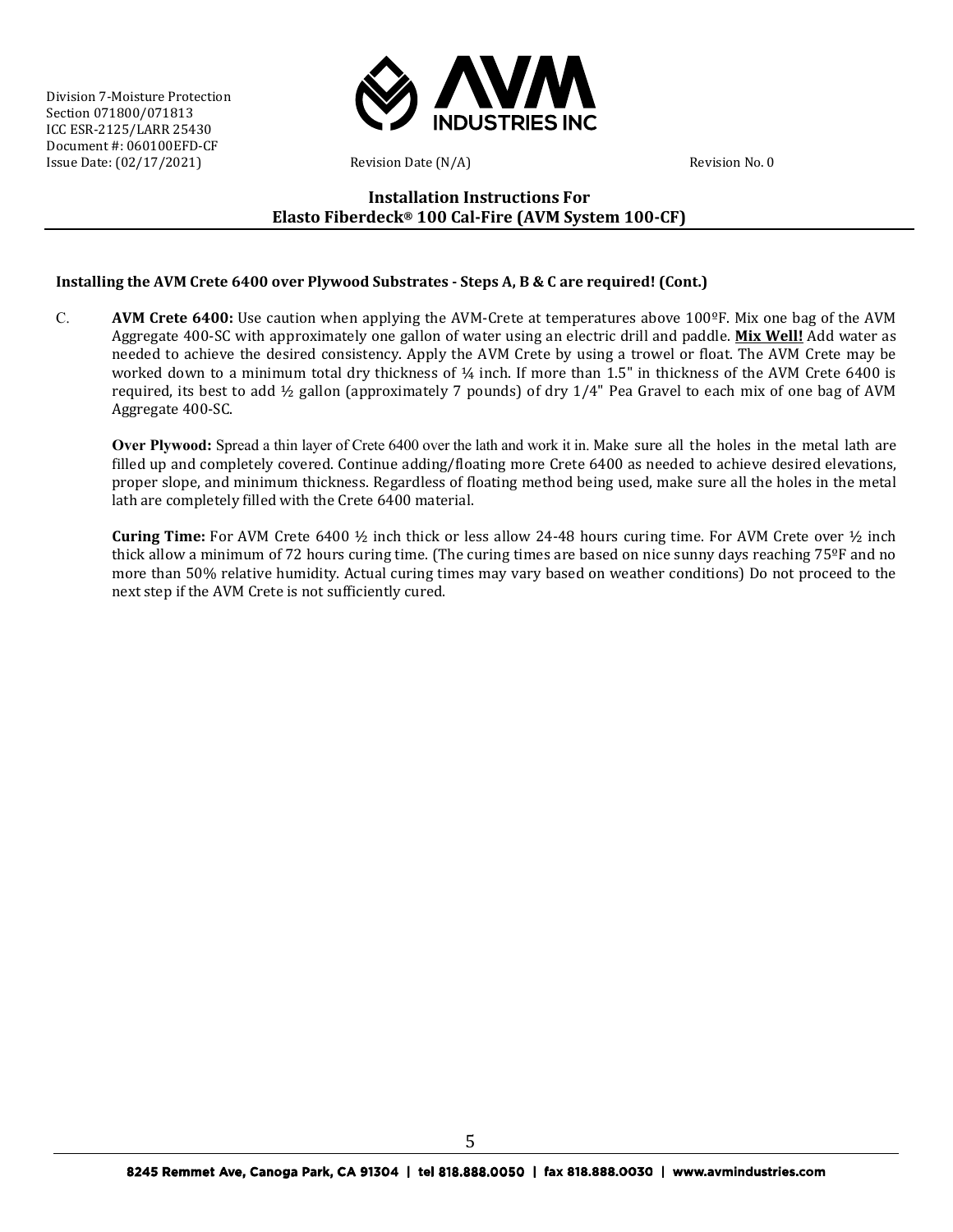

# **Installation Instructions For Elasto Fiberdeck® 100 Cal-Fire (AVM System 100-CF)**

## **Installing the Elasto Fiberdeck® 100 waterproofing Layers**

- **A. Cleaning:** Lightly scrape the surfaces to receive the Elasto Fiberdeck® 100 system. Fix imperfections, if any. Then thoroughly clean the AVM Crete or other surfaces using a broom or (preferably) a blower.
- B. **Patching**: Apply the AVM Acripatch 5020 using a scraper or trowel at the edges of the AVM Crete, at transitions to flashings if needed and where hairline cracks and other imperfections exist. (refer to AVM's details for more info) Allow the AVM Acripatch 5020 sufficient time to dry. (Do not exceed 1/8th" per lift, and maximum 1/4" thick)
- **C. Cleaning:** Once cured, lightly scrape the AVM Acripatch 5020 surfaces. Fix imperfections if any. Then thoroughly clean the areas to receive the AVM Elasto Fiberdeck<sup>®</sup> 100, using a broom or (preferably) a blower.
- **D. Primer:** Apply AVM Primer 100 to all the surfaces scheduled to receive application. Apply at the rate of approximately one (1) gallon per 200 square feet. Allow primer to cure until dry to the touch. (approximately 15-45 minutes depending on temperature and wind conditions) Cover all primer within 24 hours of initial application or re-priming may be required.
- **E. Reinforcing Mat:** Lay out the AVM Mat 100 in shingle fashion, with the top layer at the higher level overlapping the lower level a minimum of 2 inches. Overlap mat over all sheet metals and other items as follows:

**Edge Metal:** See AVM's details for proper membrane termination.

**Stucco Stops/Screeds:** Roll up the mat until it reaches the stucco stop or a minimum 1 inch high.

**Other:** Overlap mat 2", in such a way that once the waterproofing membrane is cured, water will not be able to penetrate the structure.

**Drains:** Mat layout depends on the type of drain. Make sure that the water will flow over the mat and into the drain. Do not allow the water to go anywhere but into the drain. Refer to drain manufacture's details as well.

- **1.** Before applying the AVM Base Resin 100, cut out all bubbles and replace damaged mat as required.
- **2.** For better look, feather out mat joints and check corners and edges for gaps, twists, or other damage.
- **3.** Repair or replace the mat as required.
- **F. Base Coat Resin:** Apply the AVM Base Resin 100 over the AVM Mat 100 at the rate of 40-50 square feet per gallon. Work the AVM Base Resin 100 into the reinforcing mat using a roller and a brush. Apply sufficient pressure to the roller to thoroughly embed the AVM Base Resin 100 into the mat. Allow the base coat membrane (Membrane = Mat + Base Resin) to cure at least overnight. Prior to resuming work, verify that the base coat membrane has thoroughly cured.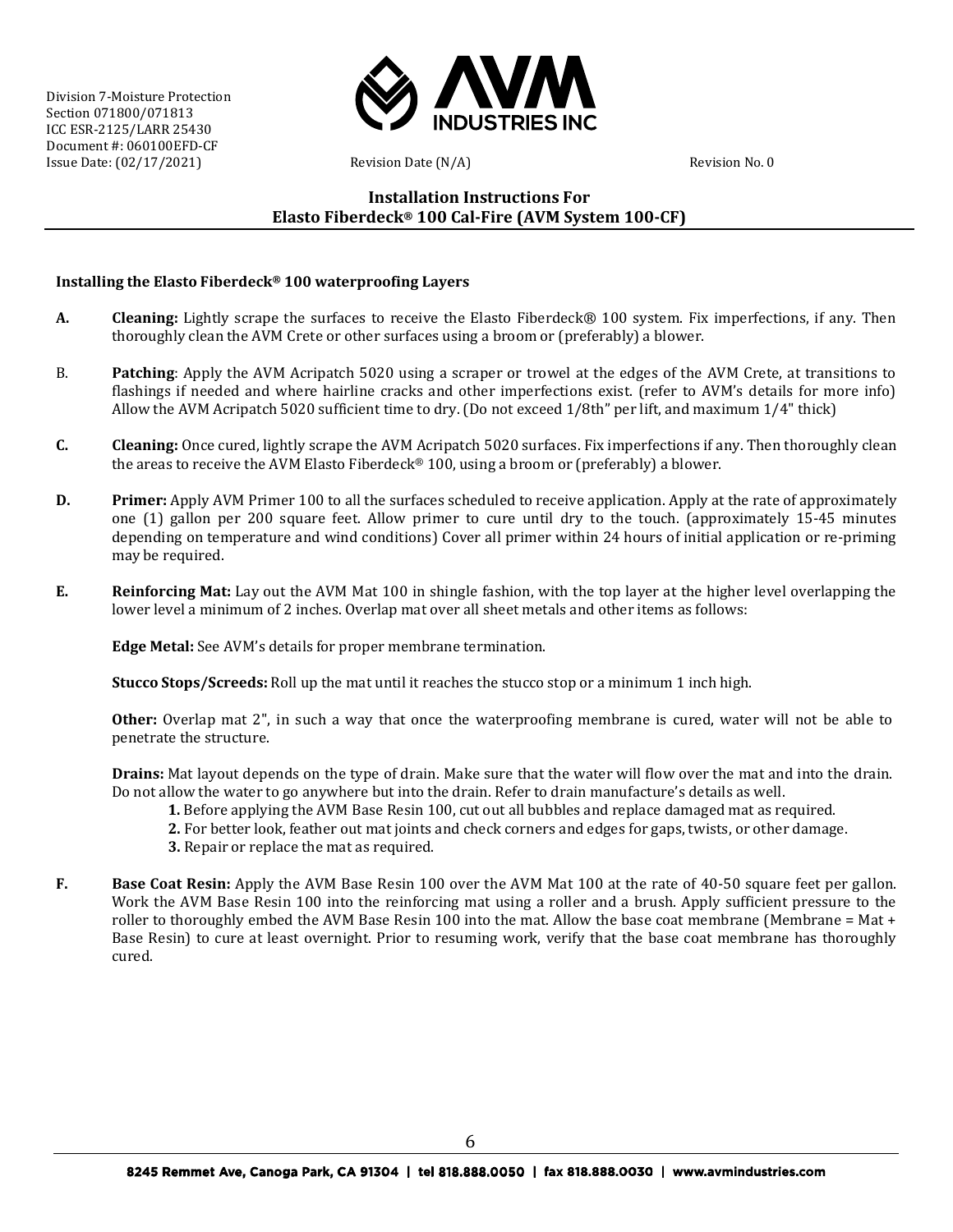

# **Installation Instructions For Elasto Fiberdeck® 100 Cal-Fire (AVM System 100-CF)**

## **G. Base Coat Membrane Inspection**

**1.** After the base coat membrane has cured, carefully inspect the surface for bubbles located at the mat's joints or within the field area. In addition, thoroughly check the membrane for pinholes in the base coat membrane's surface.

**2.** If bubbles are found, remove the bubbles and surrounding area by cutting them out and reinstalling the base coat membrane per the base coat membrane installation instructions.

**3.** Remove blotches, clumps and other imperfections using a scraper or a knife. If necessary, re install a small piece of the base coat membrane per the base coat membrane installation instructions.

**4.** Carefully inspect the membrane for pinholes. (The mat should be completely saturated) If not fully saturated, or pinholes are found, apply a second coat of the AVM Base Resin 100 at the rate of one (1) gallon per 100-150 square feet, or until the pinholes are sealed.

**5.** Thoroughly clean the base coat membrane by broom or (preferably) by blower. If you wish, you may apply a thin coat of the AVM Acripatch 5020 or Texture 100 at the mat's seams and in other areas where imperfections still exist. (This helps to hide the seams and to make the deck coating look more uniform once completed) To ensure proper adhesion of the texture coat to the membrane, the membrane surface must be fresh and tacky. If the surface is not fresh and tacky, or the membrane was installed more than 48 hours prior to the texture coat installation, apply a thin fresh coat of Base Resin 100 (approximately 150-200 sq.ft. per gallon).

- H. **Texture Coat:** Texture 100 Thoroughly mix the bucket's contents with a drill and paddle before use. Surface Prep: Prior to application, thoroughly clean the base coat membrane by broom or (preferably) by blower. Spray, trowel, roll or use a commercial grade soft sponge to apply the AVM Texture at the rate of one (1) gallon per 40-60 square feet. (See coverage chart for different types of textures) If spraying, adjust the spray nozzle to apply the material to match the approved sample. Allow the texture coat to properly cure prior to walking on the textured areas. After curing, remove all masking materials. Then lightly scrape the textured surfaces with a scraper and remove all the residue (preferably by blower) prior to beginning the application of the AVM Top Coat Sealer.
- **I. Top Coat Sealer:** Thoroughly clean and lightly scrape the textured surfaces prior to applying the AVM Top Coat Sealer. (Lightly scrape the textured surfaces to remove any lose texture). Then clean the textured surfaces with a stiff broom, or preferably a blower. Once the surfaces are cleaned, Apply the AVM Top Coat Sealer over the texture coat at the rate of 100-120 square feet per gallon. Allow the AVM Top Coat Sealer to cure for several hours. (Preferably 24 hours) If you cannot wait 24 hours, light foot traffic may be allowed when the AVM Top Coat Sealer is dry to the touch.

*Important Notes: Apply the Top Coat Sealer with clean brushes and ½" knap rollers. For better results, apply the AVM Top Coat Sealer early in the morning when the temperatures are cooler. (Especially when applying the AVM Top Coat Sealer to Non Shaded areas in hot weather) Apply the AVM Top Coat Sealer "Wet on Wet"!! Applying new (wet) AVM Top Coat Sealer over cured AVM Top Coat Sealermayl create two different shades.*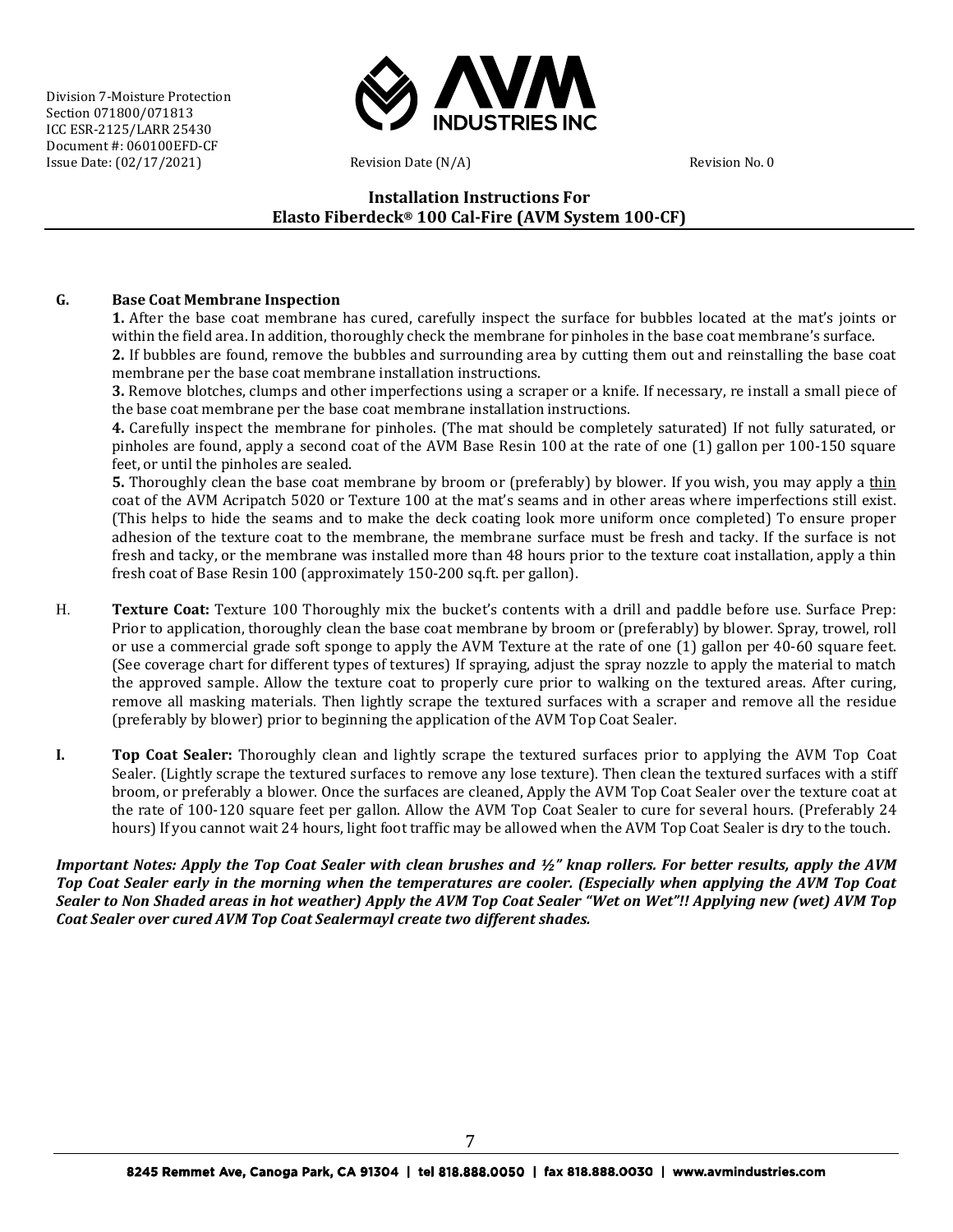

# **Installation Instructions For Elasto Fiberdeck® 100 Cal-Fire (AVM System 100-CF)**

## **3.06 Quality Control**

- **A.** Visually inspect all coated surfaces to ensure a full and proper coating application, especially at corners, drainage scuppers and hard to reach areas.
- **B.** All unsatisfactory areas shall be repaired prior to final acceptance.

## **3.07 Protection of Installed Work**

- **A.** The completed system shall be protected from all pedestrian traffic for the first 24 hours after application.
- **B.** Protect completed system from "heavy" pedestrian and wheeled traffic for the next 72 hours.

## **3.08 Clean Up**

- **A.** At completion of installation remove all temporary protection and barricades from the work.
- **B.** Clean entire work area or where needed. Repair all damage or remove and replace work which cannot be repaired. Touch up all marred and abraded surfaces.

## **3.09 Limitations**

The Elasto Fiberdeck® 100 system materials have been tested and approved to be installed directly over sheet metal substrates. However, AVM Industries does not recommend installing this system over substrates consisting only of sheet metals or substrates containing large sheet metal areas. If you wish to install this system over large sheet metal areas, please consult AVM Industries Technical Support department prior to proceeding with such an installation. Failure to do so could void the system's warranty!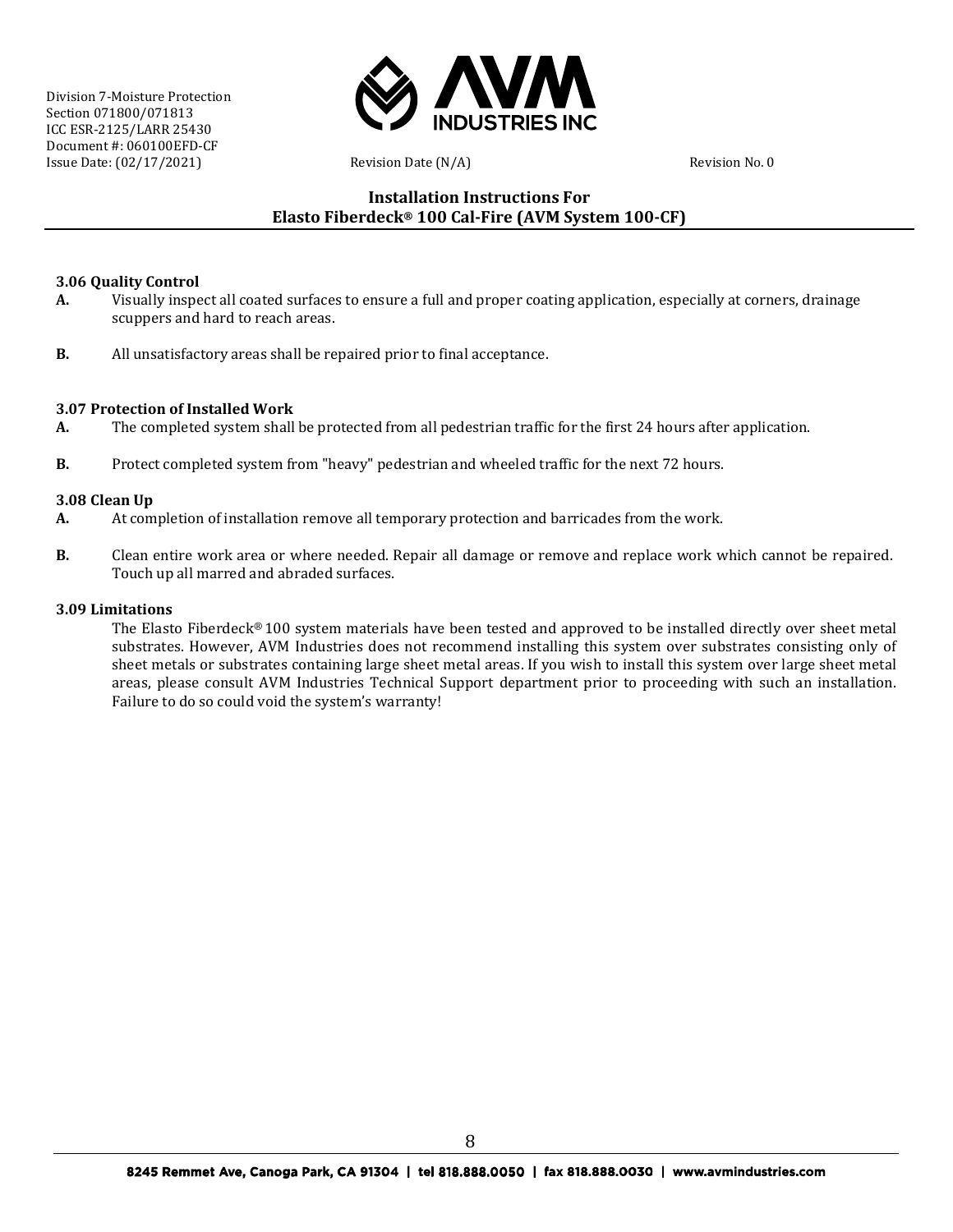

# **Installation Instructions For Elasto Fiberdeck® 100 Cal-Fire (AVM System 100-CF)**

## **PART IV - METHOD OF REPAIR**

## **Repairing Damage to the Elasto Fiberdeck® 100 Waterproofing System (Substrate is not damaged)**

**4.01 Damage Description:** Top coat is stained, peeling, cracking or is simply very old. (Texture Coat is not damaged)

#### **Method of Repair:**

- **1.** Scrape off any loose top coat using a scraper or and a stiff brush.<br>**2.** Remove anything that might prohibit bonding of the new Top Co.
- **2.** Remove anything that might prohibit bonding of the new Top Coat Sealer. (High pressure washing is recommended)<br>**3.** Re-coat the damaged areas with new AVM Top Coat Sealer. See Section 3.05 item 'I' for application ins
- **3.** Re-coat the damaged areas with new AVM Top Coat Sealer. See Section 3.05 item 'I' for application instructions. Epoxy Primer 400 is recommended prior to top coat sealer installation when existing deck coating is over 2 years old.
- **4.02 Damage Description:** Texture and Top Coat are damaged or peeling, yet the membrane is not damaged.

#### **Method of Repair:**

- **1.** Scrape off any loose texture or top coat using a scraper or and a stiff brush.<br>**2.** Remove anything that might prohibit bonding of the new materials. (High problem)
- **2.** Remove anything that might prohibit bonding of the new materials. (High pressure washing is recommended)<br>**3.** Apply new texture where needed. See Section 3.05 item 'H' for application instructions.
- **3.** Apply new texture where needed. See Section 3.05 item 'H' for application instructions.
- **4.** Recoat the damaged areas with new AVM Top Coat Sealer. See Section 3.05 item 'I' for application instructions.
- **4.03 Damage Description:** The entire Elasto Fiberdeck® 100 is damaged or peeling yet the substrate is not damaged.

## **Method of Repair:**

- **1.** Scrape off any loose Elasto Fiberdeck® 100 coating using a scraper. You may also use a sharp knife to cut out and then peel off any bad sections. Make sure to remove all coating that is not securely bonded to the substrate below!
- **2.** Remove/peel off anything that might prohibit bonding of the new materials. (High pressure washing is recommended)
- **3.** Apply the new Elasto Fiberdeck® 100 system where needed per the installation instructions.
- **4.04 Damage Description:** The Elasto Fiberdeck® 100 is damaged or peeling and the substrate is damaged as well.

## **Method of Repair:**

**1.** You MUST contact AVM Industries or an authorized AVM Industries installer to review the damage. Since the substrate is damaged, the repairs must be done very carefully to ensure the Fire Resistance and the Structural Strength of the damaged deck areas are not compromised!

## **\*\*\* END OF SECTION, Installation Instructions for Elasto Fiberdeck® 100 \*\*\***

See Technical Data, Specifications and Coverage Chart on following pages.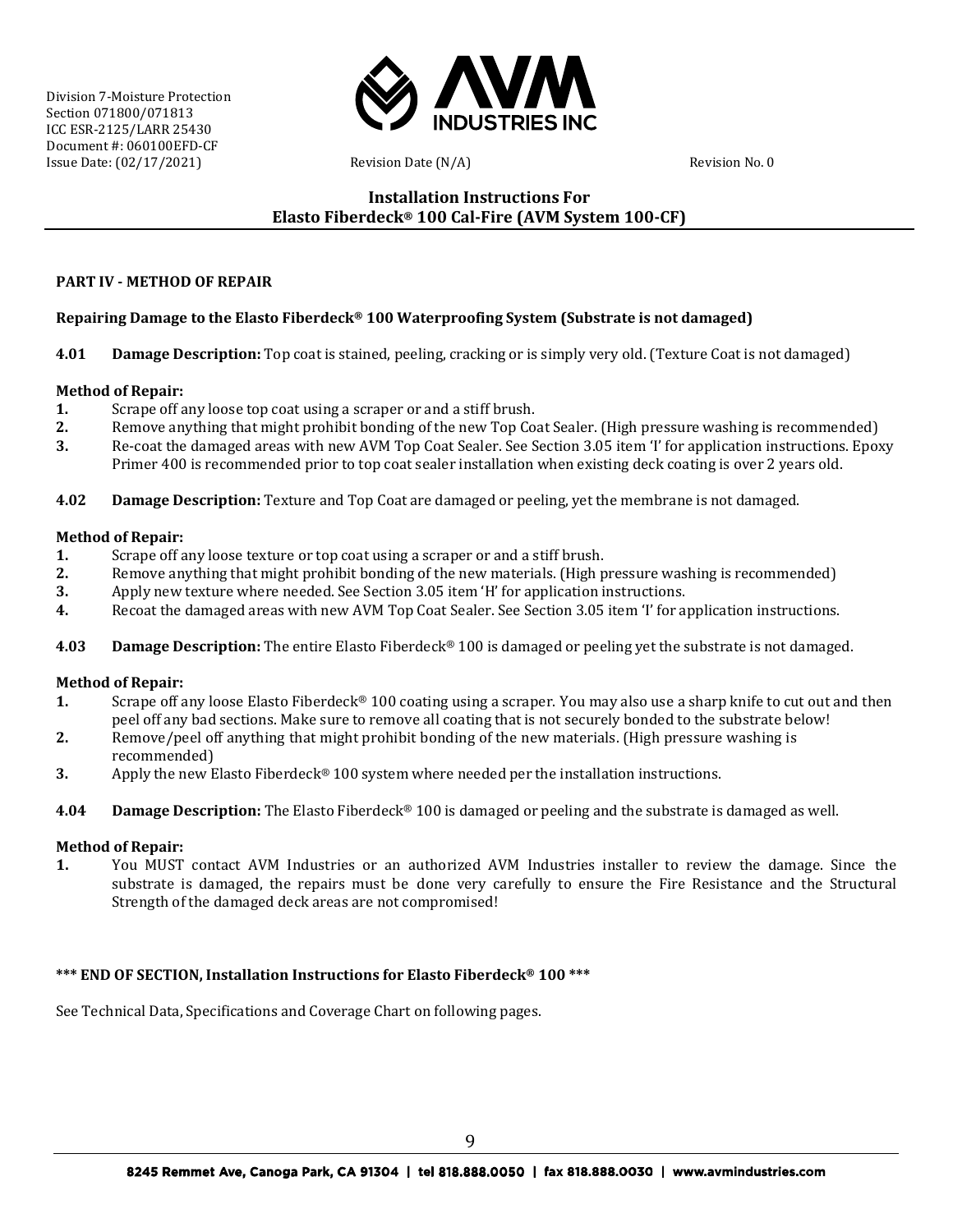

# **Installation Instructions For Elasto Fiberdeck® 100 Cal-Fire (AVM System 100-CF)**

#### **PART V - COVERAGE CHARTS AND SPECIFICATIONS**

*The following coverages are based on controlled tests. Actual coverages may vary.*

| <b>Material</b>                                       | <b>One Bag Makes</b>       | One Bag Covers at 1/8"<br><b>Thick</b> | One Bag Covers at 1/4"<br><b>Thick</b> | One Bag Covers at 1/2"<br><b>Thick</b> |
|-------------------------------------------------------|----------------------------|----------------------------------------|----------------------------------------|----------------------------------------|
| Aggregate 400-SC                                      | 4 Gallons of Mixed Product | 40 Square Feet                         | 20 Square Feet                         | 10 Square Feet                         |
| Weight of 1 sq. ft. of Crete 6400 installed and Cured |                            | @ $1/8$ " thick = $\sim$ 1.25 Lbs      | @ 1/4" thick = $\sim$ 2.50 Lbs         | @ $\frac{1}{2}$ " thick = ~5.00 Lbs    |
|                                                       |                            |                                        |                                        |                                        |

Important Note: Crete 6400 is the wet concrete mix you get after mixing the Aggregate 400-SC concrete bag with water.

| Materials                                | Over Plywood                                        | Over Concrete                                       | Over Sheet Metal                                    |  |
|------------------------------------------|-----------------------------------------------------|-----------------------------------------------------|-----------------------------------------------------|--|
| AVM Primer 100                           | 200-300 Sq. Ft./Gal.                                | 200-300 Sq. Ft./Gal.                                | 200-300 Sq. Ft./Gal.                                |  |
| AVM Base Resin 100                       | 40-50 Sq. Ft./Gal.                                  | 40-50 Sq. Ft./Gal.                                  | 40-50 Sq. Ft./Gal.                                  |  |
| AVM Mat 100                              | Allow 10-20% waste                                  | Allow 10-20% waste                                  | Allow 10-20% waste                                  |  |
| AVM Texture Sprayed Sand Finish          | 40-60 Sq. Ft./Gal.                                  | 40-60 Sq. Ft./Gal.                                  | 40-60 Sq. Ft./Gal.                                  |  |
| AVM Texture Sprayed Knock Down<br>Finish | 40-60 Sq. Ft./Gal. depending on the<br>desired look | 40-60 Sq. Ft./Gal. depending on<br>the desired look | 40-60 Sq. Ft./Gal. depending on<br>the desired look |  |
| AVM Texture Troweled Smooth              | 35 Sq. Ft./Gal.                                     | 35 Sq. Ft./Gal.                                     | 35 Sq. Ft./Gal.                                     |  |
| <b>AVM Top Coat Sealer</b>               | 100-120 Sq. Ft./gal                                 | 100-120 Sq. Ft./gal                                 | 100-120 Sq. Ft./gal                                 |  |

| Technical Data - AVM System 100® |                                                                                                          |                            | Shelf Life and Storage - AVM System 100®                                                                                |  |
|----------------------------------|----------------------------------------------------------------------------------------------------------|----------------------------|-------------------------------------------------------------------------------------------------------------------------|--|
| <b>Fire Rating</b>               | Class A<br>1-Hour<br>Cal-Fire                                                                            | Shelf Life<br>Liquids      | One year in original unopened packaging.<br>Shelf life may be extended up to two years<br>with prior approval from AVM. |  |
| Weatherometer                    | No Cracking, Softening, Crazing                                                                          | Shelf Life<br>Bagged Goods | Unlimited. Bagged goods may be used if not<br>hardened and/or have no chunks in them.                                   |  |
| Abrasion                         | 4.58% (Pass)                                                                                             |                            |                                                                                                                         |  |
| Wind Uplift                      | Over 135 Lbs/Sq. Ft. or $\sim$ 227 MPH.                                                                  | Shelf Life                 | Unlimited Shelf Life. Mats and metals may be                                                                            |  |
| Bond Strength (Once Cured)       | 134 PSI                                                                                                  | Mats and Metals            | used if in good condition.                                                                                              |  |
|                                  |                                                                                                          | <b>Storage Conditions:</b> | Store dry at 50-90F. If frozen, discard                                                                                 |  |
|                                  | Minimum Dry Thickness - Complete System: 0.310". (AVM Crete 6400 must be at least 0.250" thick when dry) |                            |                                                                                                                         |  |